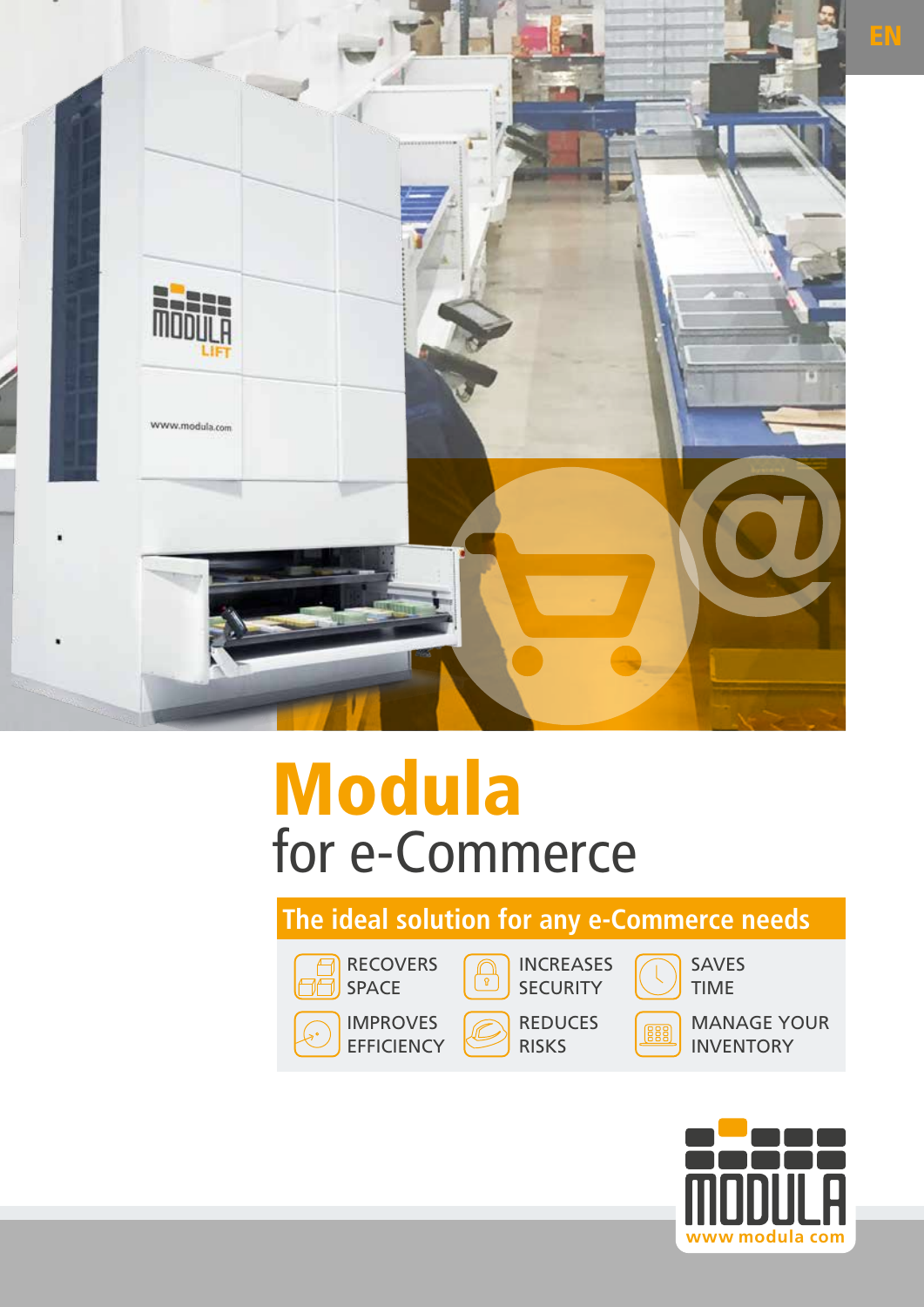

For anyone with an **e-Commerce** business, it is essential to store products for sale online in a clear, ordered and consistent manner. These are products with a fast turnover, or others which sell only occasionally, or others with long preparation times. All of these different dynamics can be made simple and kept under control by using Modula vertical warehouses and WMS software. There are also seasonal variations linked to fluctuating demand which carry financial costs when this means having several warehouses or more space at certain times of the year.

Correct logistics management in e-Commerce can really make the difference between the success and failure of your online store.

#### **Modula is the solution for**:

- saving a lot of storage space by utilizing the height of your warehouse
- better product preservation
- helping you iron out any differences between current stock levels and sales
- having the products available that your customers want
- preventing errors during order preparation
- speeding up dispatch
- reducing returns due to errors
- simplifying inventory operations
- improving stock level management
- saving operator effort
- improving operator working conditions

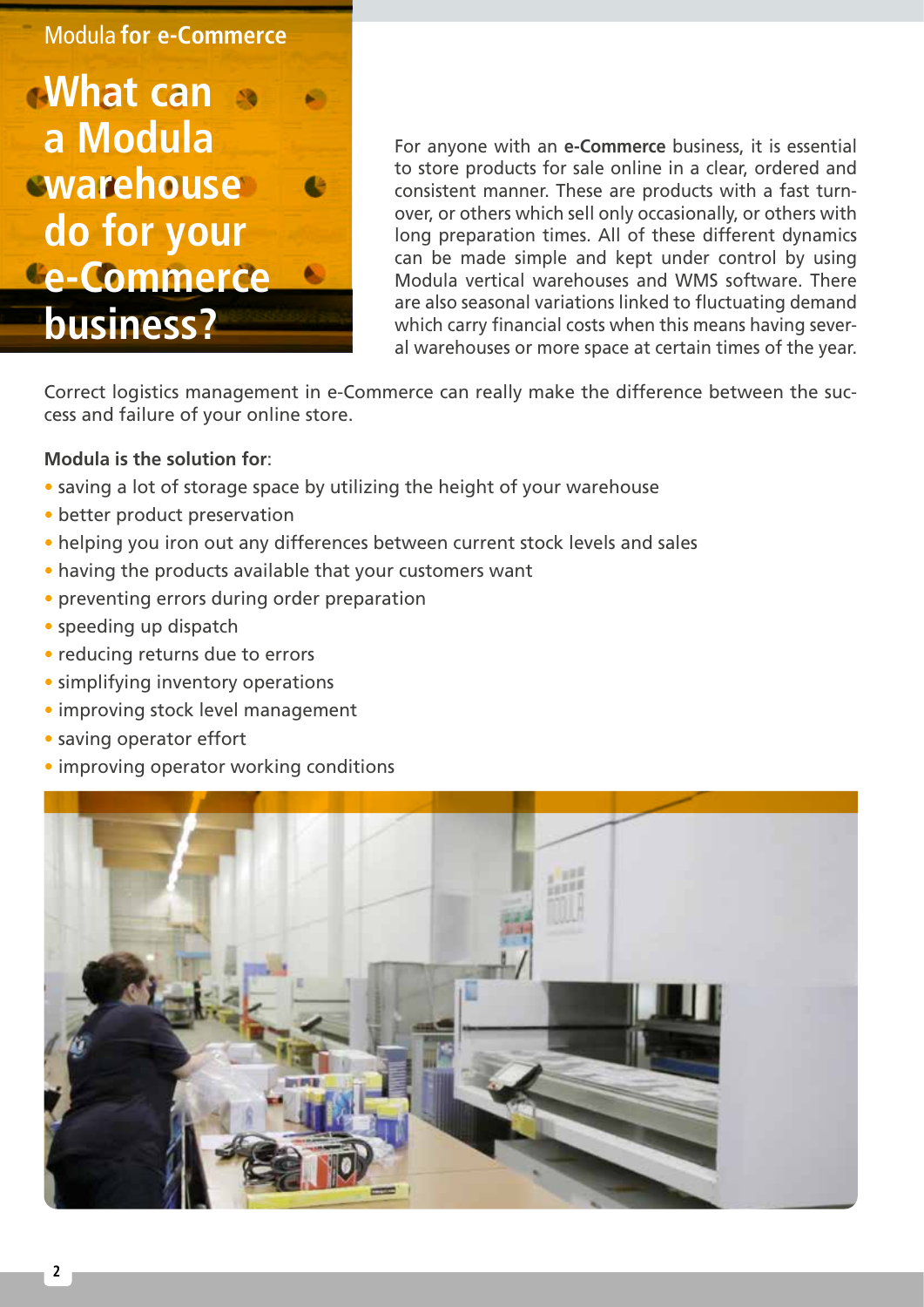#### Modula **for e-Commerce**

**You can't operate without an organized warehouse**



With Modula, you can separate your goods across different trays to best suit your order preparation system. For example, order by:

- brand product type size/color/price
- product rotation frequency or lifecycle

Using separators and dividers, a single tray can hold lots of different items which are uniquely identified by the Software mapping system.

With a vertical warehouse, all your materials are located in the same place and your operators no longer have to walk needlessly from place to place.

Picking and refilling operations are carried out in the picking bay which is located at the ideal ergonomic height for the operator. The tray can be manually called to the bay (using the touch screen console) or automatically by remote control. In this case, it is controlled by the WMS software connected to your ERP systems. At the end of each picking and refilling operation, a confirmation of the operation is requested. This allows the warehouse to continue operations or update stock levels if fitted with WMS software. Moreover, with the dual bay the next item can be waiting to arrive into the bay while processing the preceding item. This significantly increases throughput and obviously eliminates any movement by the operator who has everything in the same place.

# **Keeping an eye on security**

#### **Does your e-Commerce business handle valuable materials?**

**Do you want to be sure that your goods are safe from wandering hands?**

Modula can limit access to trays and products using dedicated logins and passwords or EKS, BADGE or RFID readers.

**You can track all product movements at any time**.

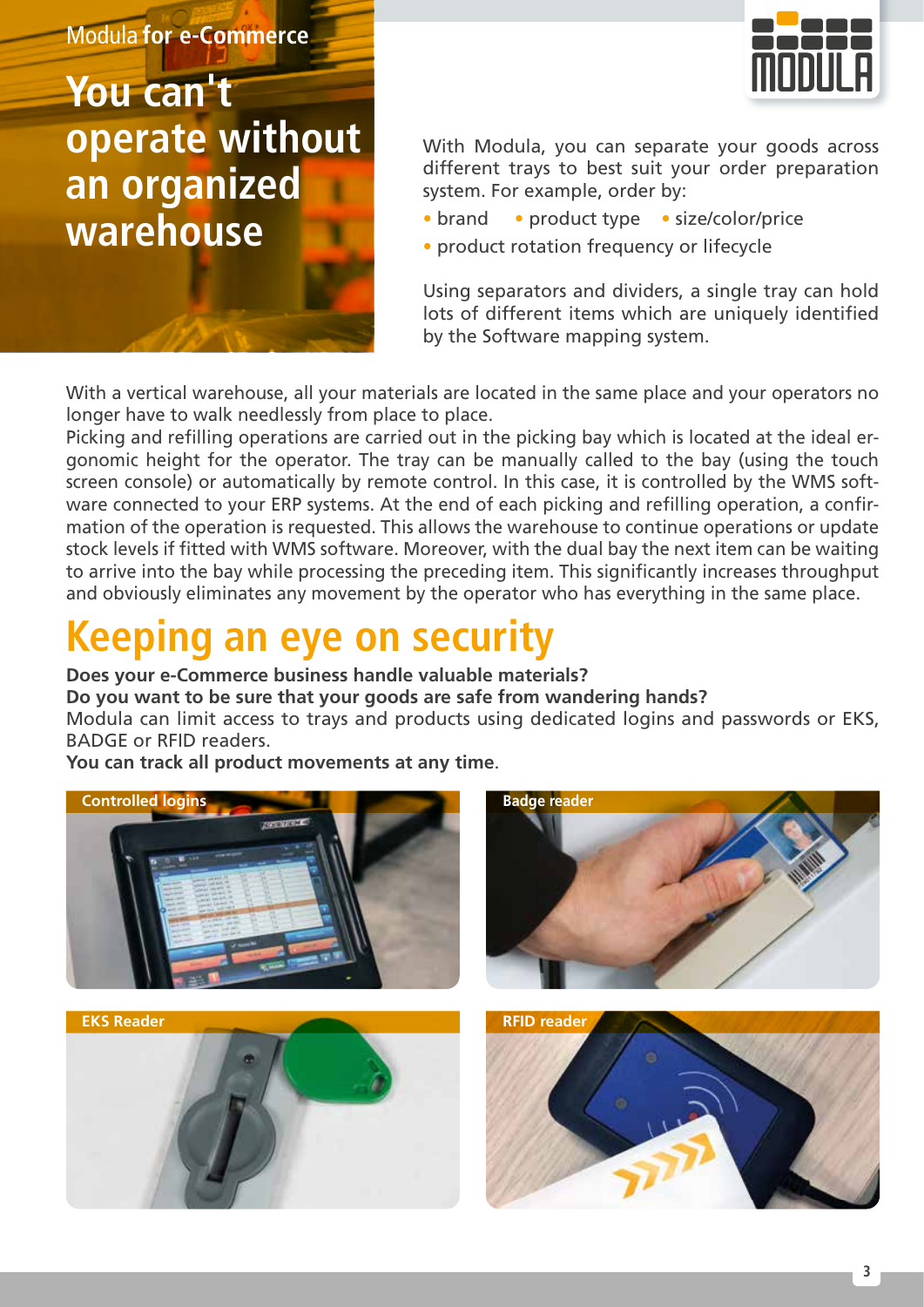#### Modula **for e-Commerce**

### **Your warehouse will be like a Swiss clock**

# **All your stock with one click**

Disappointed customers who don't receive their order or who realize that the latest product is not available, or who receive an email telling them that the product is unavailable after they've ordered it are completely avoidable problems if your warehouse is properly managed.

By inserting a Modula warehouse into your company systems, you can easily integrate it with whatever

software you are using, and this will allow you to:

- make regular checks on incoming and outgoing items and update warehouse stock levels
- properly organize stock by dividing it according to various specifications, such as model, size, dimensions, colors
- manage or more easily arrange minimum stock levels which may restrict the sale of products very close to running out
- control theoretical stock levels and keep them aligned with real or desired levels including using stock adjustments
- keep the alignment of physical and system stock levels under control

These operations allow you to manage orders properly and update the system **just in time** as orders are processed.

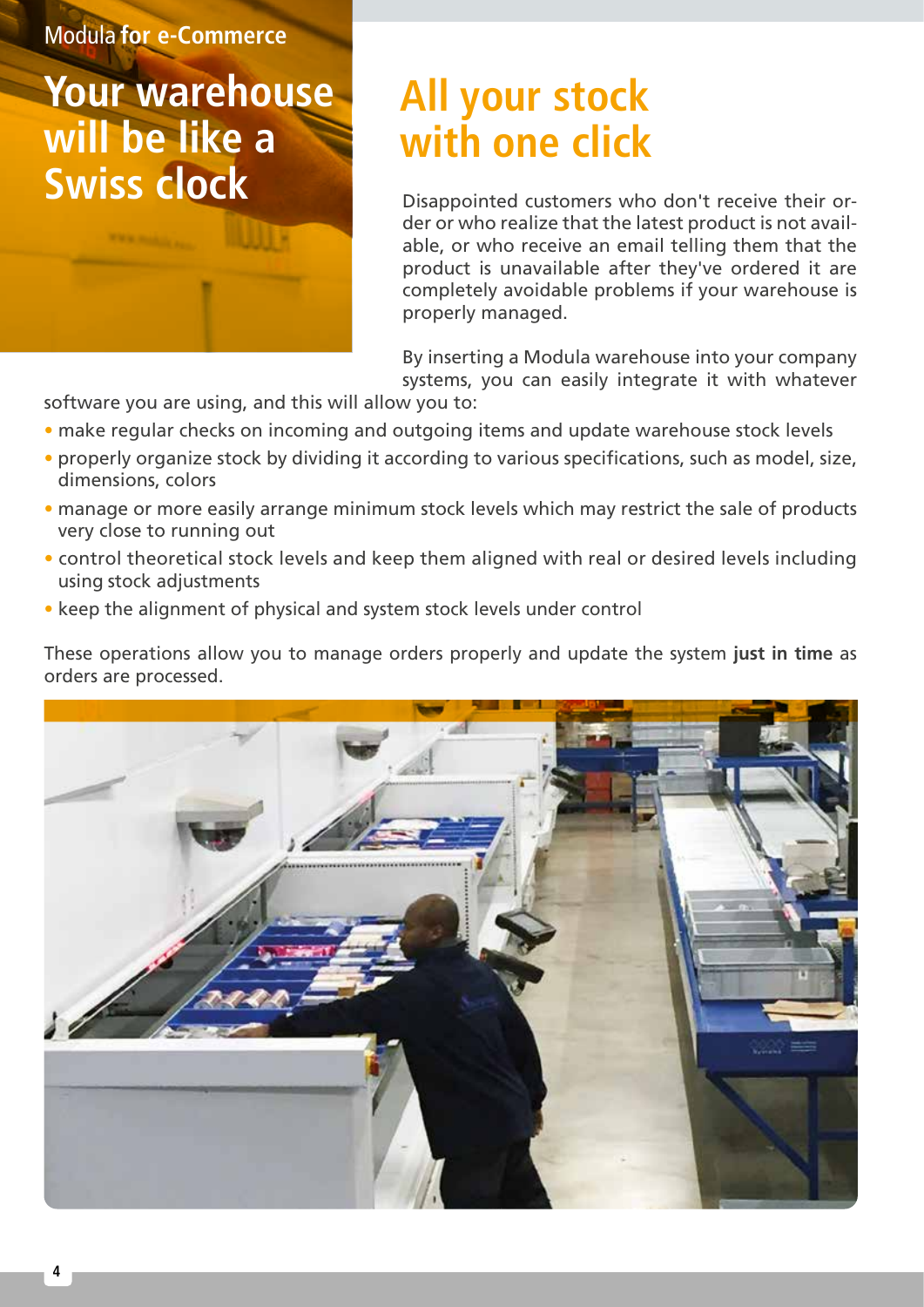

# **No mistakes**

Accurate management of warehouse movements and correct order preparation are fundamental to having fewer returns and maintaining your customers' expectations.

Picking precision is converted into a significant cost reduction as it is a reflection of the accuracy of your orders and the punctuality of dispatch to the final customer. Modula drastically reduces picking errors as it guides the operator during picking and refilling operations.

Visual aids such as the Laser Pointer, LED Bar, Alphanumeric Bar and Barcode readers represent a further help which make picking more accurate even for the least expert user.



This is installed in the upper part of the operator bay. When a specific section of the bar is illuminated, this indicates clearly which section of the tray is involved in the picking/refilling operation.



In addition to the LED Bar, this device provides further information about quantity, item code, description and position along the Y axis (depth).



This is a 2-axis pointer. The material is indicated by the intersection of a red holographic line (X axis) and a green spot (Y axis). This point unambiguously identifies what is to be picked.



This option improves picking accuracy by ensuring that operators select the correct materials. It can also be used to confirm orders. It is wireless and therefore easy to use anywhere.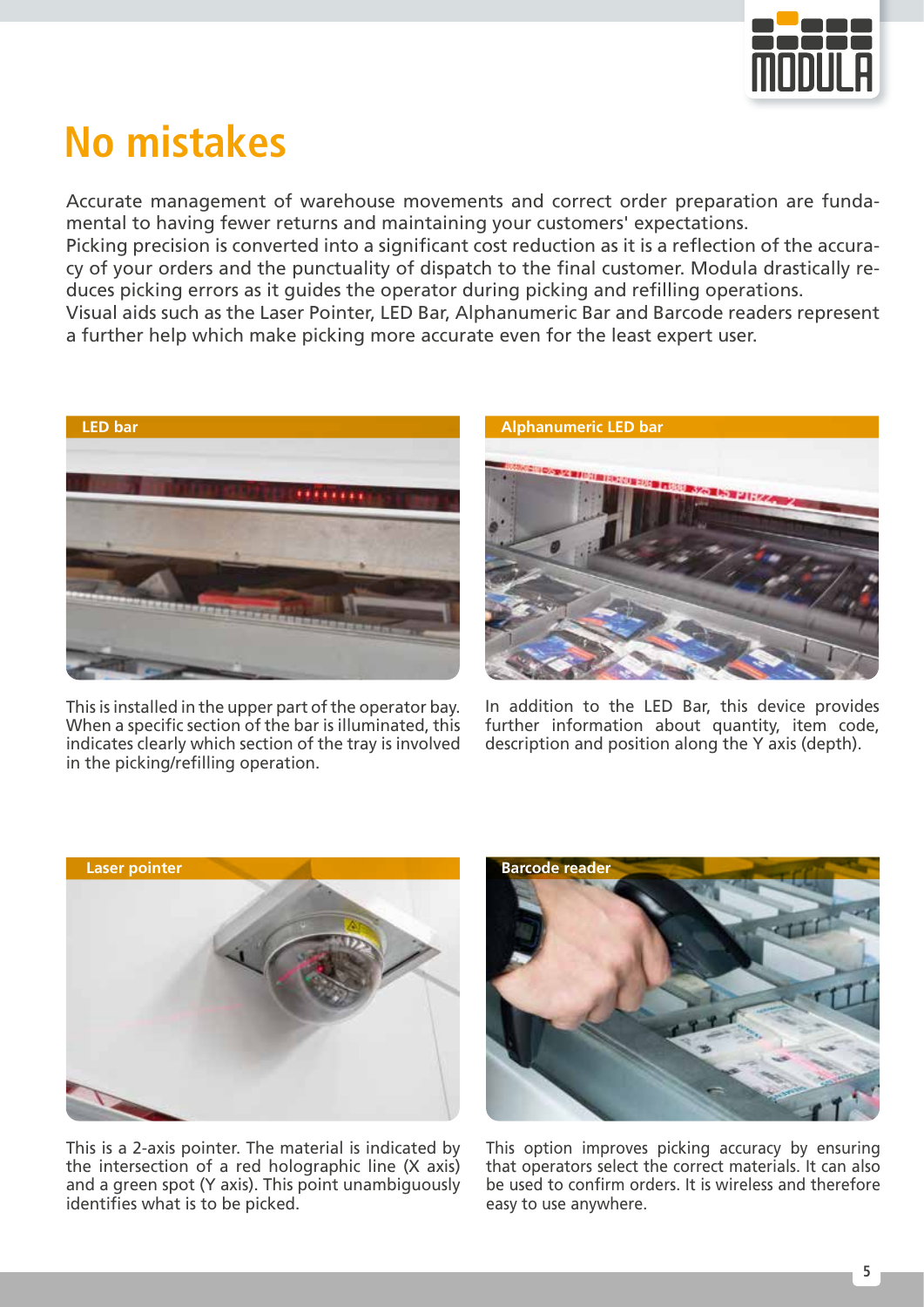#### Modula **for e-Commerce**

# **Packaging and dispatch**

# **Products arrive at their destination intact**

A customer's opinion is formed when they receive the product in its packaging. This is your marketing tool. Packaging aesthetics and design are important to the final customer's experience. In order that it arrives intact, it must be stored away from humidity, dust and dirt.

With Modula, you can also store packaging made up

of various materials, volumes and dimensions, and reduce the margin for error also when dispatching to the customer. This means **fewer returns**, **fewer problems**, **fewer shipments** and **improved customer satisfaction**.



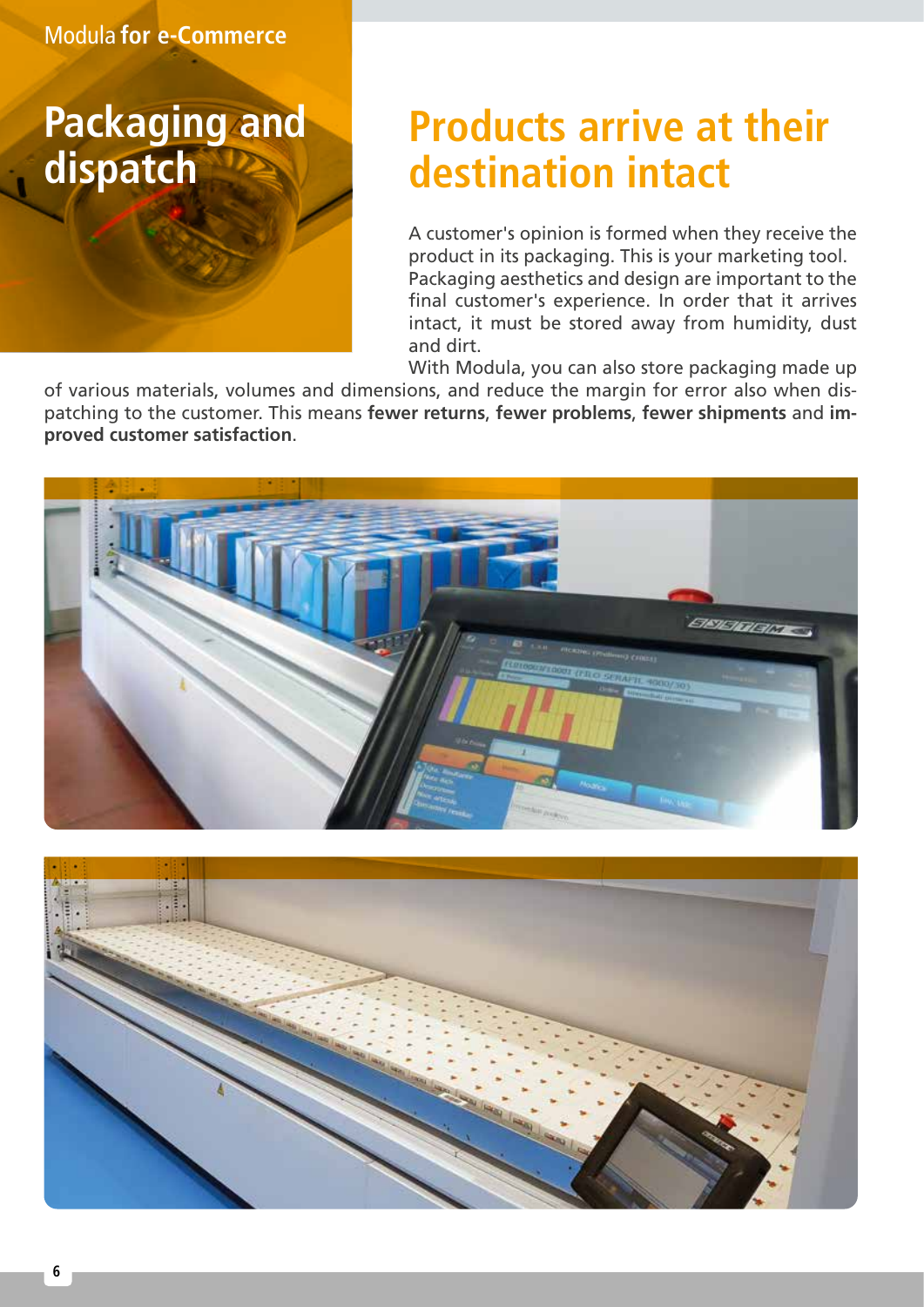

### **The correct packaging at the correct moment**

**Are the goods ready but the packaging isn't?** Dispatching throughput is decisive for e-Com merce and plays a fundamental role in the suc cess of a business. For this reason, everything must be ready at the right moment and in the right place. Packaging, labels, protective mate rials and boxes are integral parts of the order and must be available at the same time as the order. This also optimizes the weight/volume ratio and cost of transport.

With Modula, you also control stock levels of packaging and manage them intelligently. A vertical warehouse rationalizes what you need without locking in unnecessary costs.

Using a Modula system means that you only keep what you need, in the right size and quantity to avoid obsolescence and waste.

#### **Modula as a buffer?**

Orders to be completed, returns, materials in stand-by or partially complete or seasonal products: Modula is the solution which can also create a temporary store which is orga nized and clean, for example within your re turns reception area.

It can interface perfectly with other automat ic transport systems to relocate goods re-en tering the warehouse.

Dynamic management of load heights allows you to have optimum storage in your warehouse.

This means that the warehouse automatically checks the height of incoming materials, checks the amount of available space inside and deposits the tray in such a way as to re duce any empty space between one tray and another.

**There will therefore be no "dead space" and all your vertical space will be optimized.**